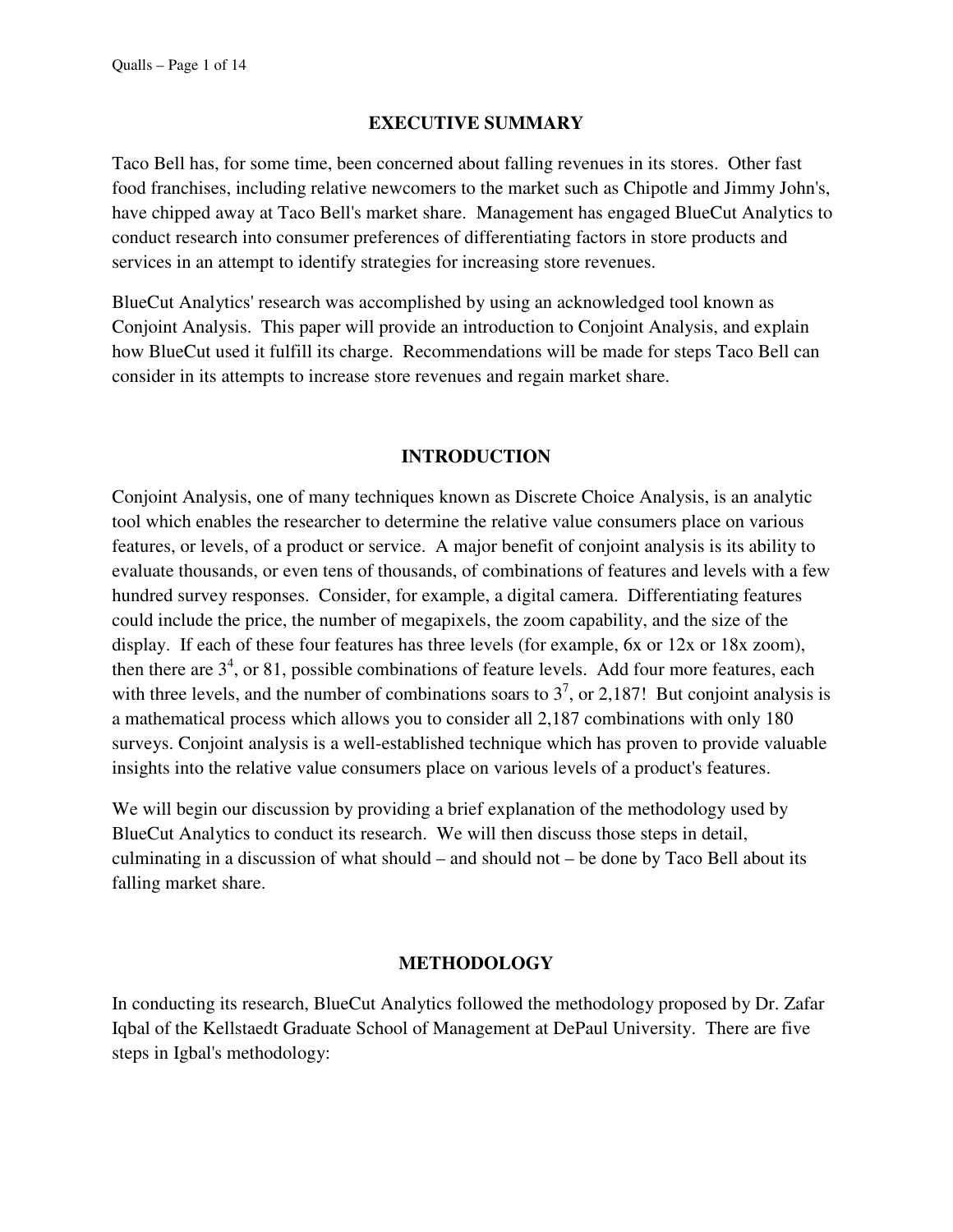- 1. Define the core product and identify relevant features and levels
- 2. Decide the nature of the stimuli and expected consumer judgment format
- 3. Choose and list relevant subset of product combinations
- 4. Obtain preferences data by developing and fielding a large-sample survey
- 5. Analyze data and interpret the output

The remainder of this paper will follow the same outline as the methodology.

### **CORE PRODUCT, DIFFERENTIATING FEATURES, AND LEVELS**

In the "Core Product, Differentiating Features and Levels" step we identify

- the core product
- the differentiating features
- the possible levels of those features

The core product is the features of a product (or service) which all competiting products are presumed to possess. Consider again the digital camera example. An example of a core product feature would include the ability to store images on a memory card: all digital cameras do that.

A core product feature is non-differentiating and, as such, not worth further consideration. Differentiating features, on the other hand, are very important to us. An example of a differentiating feature for our digital camera would be the type of battery: penlight or special. Penlight batteries have the benefit of being cheaper and easy to find, whereas the special batteries have the benefit of longer battery life. Different consumers will assign different values, or utilities, to different types of batteries. These options are referred to as levels. Pricing is a differentiating feature included in most studies: our digital camera might be having pricing levels of one-, two-, or three-hundred dollars. Iqbal recommends 5-9 features, each with 3-4 levels. Each unique combination of features and their levels constitutes a profile.

Determination of differentiating features and their levels is not a trivial process: it is usually done by means of several focus groups. One need not spend too much time with focus groups: a minimum of four focus groups totaling about thirty hours should be sufficient, as experience has shown that the researcher will begin to hear the same things over and over after about thirty hours.

BlueCut Analytics conducted four focus group sessions during the week of July 23-27, 2012. Each focus group consisted of eight to ten volunteers representing a wide cross section of the target market. These consumer groups identified the seven differentiating features, each with three levels: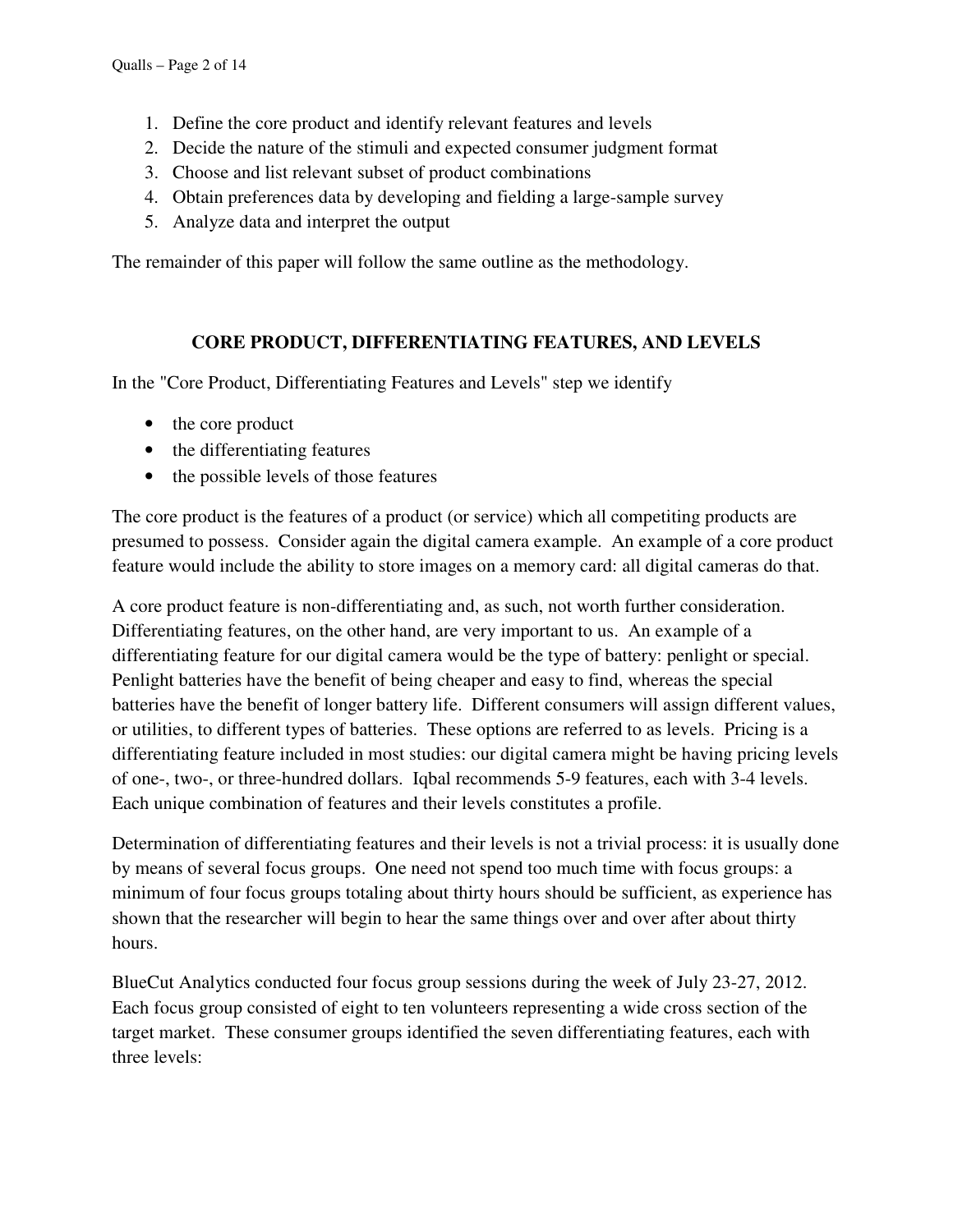| <b>Differentiator</b>                  | Level 1                | Level 2              | Level 3           |
|----------------------------------------|------------------------|----------------------|-------------------|
| <b>Price</b>                           | \$5                    | \$7.50               | \$10              |
| Time from arrival to<br>receiving food | $0 - 1$ minute         | 2 - 3 minutes        | 4 - 5 minutes     |
| <b>Healthy food</b><br>claim           | Fat free options       | Low fat options      | No claim made     |
| <b>Distance from office</b>            | Less than quarter mile | Quarter to half mile | Half mile to mile |
| Wi-fi service                          | Free wi-fi             | Wi-fi with small fee | No wi-fi          |
| <b>Delivery</b><br>option              | Free delivery          | Delivery with fee    | No delivery       |
| <b>Order accuracy</b>                  | 100% of the time       | 95% of the time      | 90% of the time   |

## **STIMULI AND RESPONSE FORMATS**

In the "Stimuli and Response Formats" step we determine how the various profiles (combinations of features and their levels) will be presented to the consumer, and the expected format of their responses. Profiles might be presented as the actual product, prototypes or simulations, pictures with text, pictures only, or text only. Different stimuli will be appropriate for different products. For example, consumers may have difficulty understanding a text description of a beverage: the real product would likely be the most desireable (albeit most expensive) stimuli. On the other hand, a textual description of the features and levels of our digital camera would probably suffice.

Instinctively we would usually prefer the actual product over a textual description of it. However, creating the actual product can be very expensive or even impractical. A prototype (where feasible) is usually much less expensive than the actual product, but still much more expensive than a textual description. Text is always cheaper. Moreover, experience has shown that the loss of accuracy between the actual product or a prototype vs. text is usually minimal. Therefore, it was decided to use a text description for Taco Bell's product and store attributes.

We must make a determination on the format of the response. If there are ten or fewer profiles, then they are usually ranked, whereas if there are more than ten profiles, they are usually rated (such as with a 1-7 Likert scale).

Finally, we determine the profile combinations to be presented to the consumer: we do so by making use of Orthogonal Experimental Design (OED). OED tells us how many and which profiles to present to the consumer. OED shows us how to create a coding sheet (see Appendix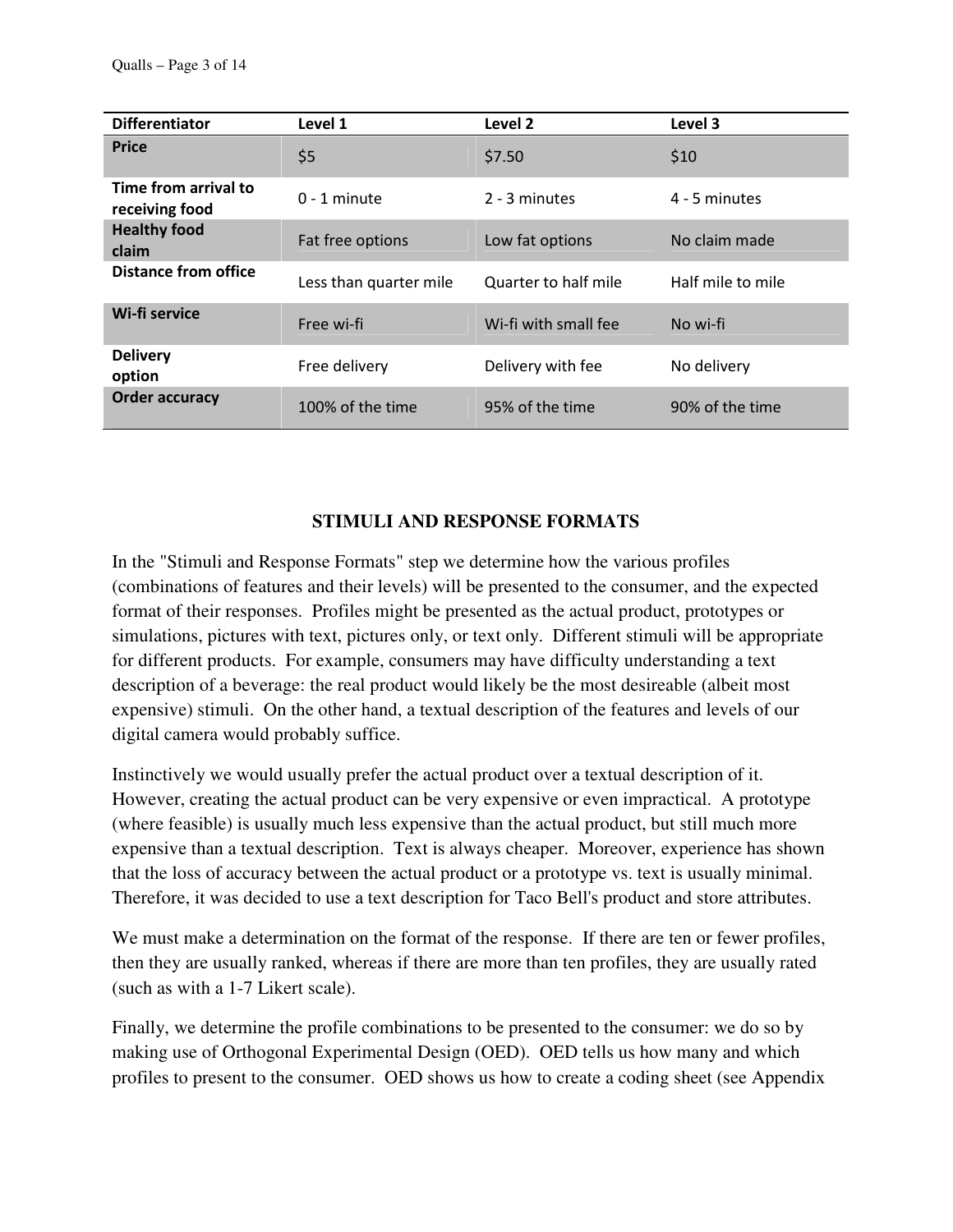l

A) which is used in conjuction with an Orthogonal Array (see Appendix B) to create the profiles presented in our survey (see Appendix C).

#### **OBTAIN PREFERENCES DATA THROUGH LARGE-SAMPLE SURVEY**

Next we obtain consumers' preferences data through the use of a large-sample survey. Surveys should be visually clean and uncluttered. Surveys should be tested before being distributed en masse. While surveys can be distributed on paper, they are usually distributed electonically anymore.

BlueCut sent surveys to 200 randomly selected consumers on August 6, 2012. Consumers were given one week to respond. Consumers were compensated with a \$25 VISA gift card, which surely contributed to the 92% (*n*=184) response rate.

## **ANALYZE DATA AND INTERPRET RESULTS**

Next we analyze and interpret the survey results. Conjoint analysis with ratings, such as we have used, can be analyzed using multiple regression in Excel, with the level as the independent variables and each response as the dependent variable (see Appendices D and E). The adjusted r-squared<sup>1</sup> value indicates the percentage of total variation explained by our model. This value is always between 0 and 1 inclusive, with zero indicating no relationship and one indicating a perfect fit. Our adjusted r-squared value of .242 is sufficient for our sample size. We also look for a p-value<sup>2</sup> of less than .05. We do, indeed, have a p-value of less than .05 so we can proceed with our analysis.

Next we take the coefficients from the regression analysis and standardize them on a zero-to-one scale, and determine the Total Product Utility (TPU) for each feature (see Appendix F). Those features with the highest TPU are of the most importance to our consumers. As we can see in the graph in Appedix G, Price is the most important differentiating feature to our customers, followed next by Distance.

The high value of the intercept – a higher value than any other feature – confirms that this is a very mature, highly competitive market.

 $1$  Whereas r-squared is commonly used for simple linear regression, the adjusted r-squared is more appropriate for multiple regression.

 $2$  The p-value is shown in Excel 2010 as Significance F. The p-value indicates the probability of receiving a model this good or better had the data (responses) been purely random. Smaller is better. The commonly accepted minimum is 05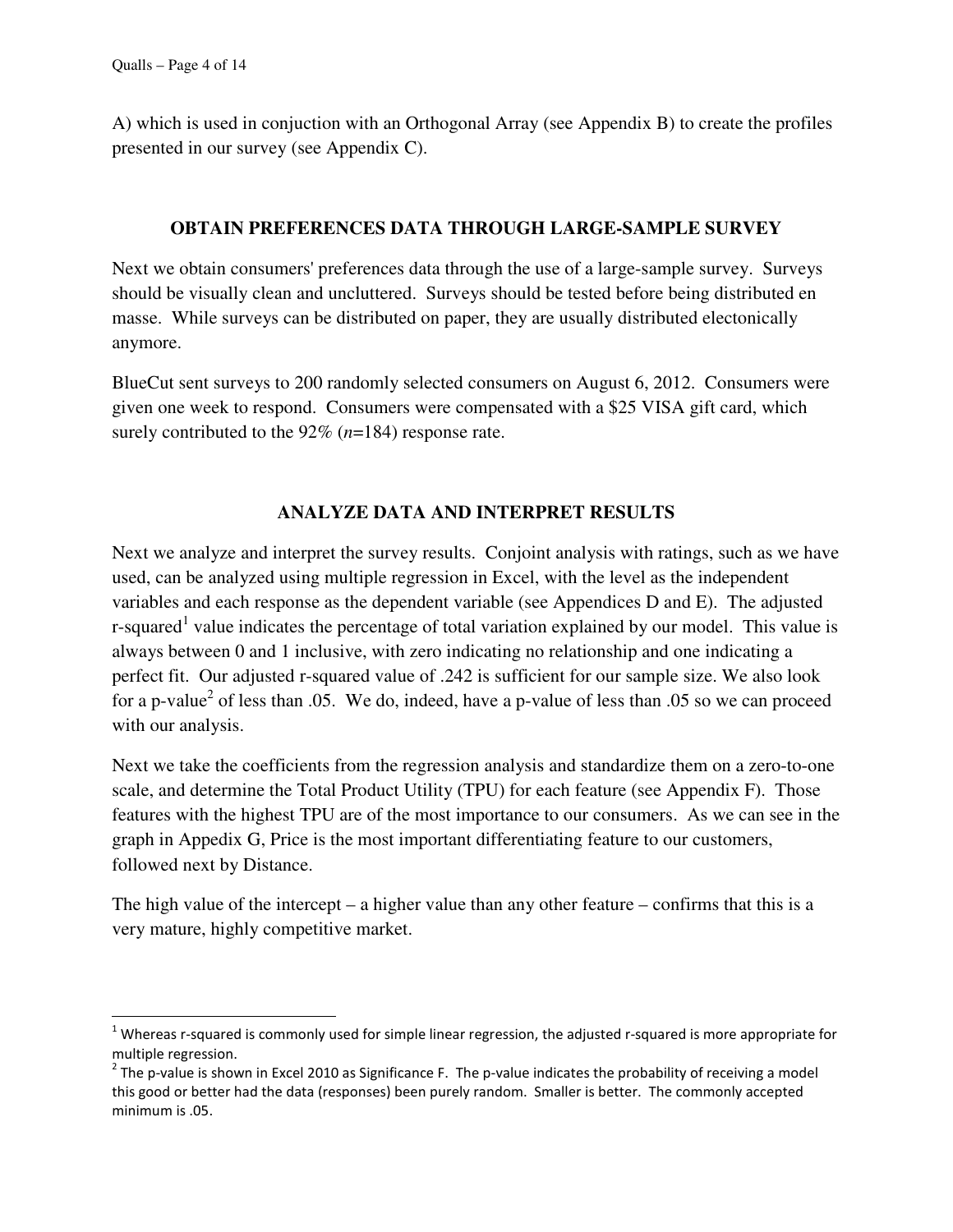l

Finally we can produce a graph of standardized coefficients to get a clear picture of the relative value consumers place on each level of each feature. (See Appendix H.)

We always hope to find a "sweet spot" in this graph; that is, some feature where the customer is willing to pay more for less. An example would be if customers were more enthused about a five minute wait time than a one minute wait time, perhaps assuming that "quality takes time". Unfortunately, there is no such spot in our analysis. Nevertheless, other recommendations can still be made.

### **RECOMMENDATIONS**

It is no surprise that in the highly competitive market of fast food we should find that price is the most important factor for our consumers. One way for Taco Bell to increase store revenue is to raise its prices. Given that current customers spend, on average, five dollars for lunch, is it possible to raise prices by 20%? If we do so, we are asking the customer to give up .16 units of utility<sup>3</sup>, so we must make other changes to compensate for this loss. One option is to build more stores: the difference between a "less than quarter mile walk" and "quarter mile to half mile walk" is .40 – .25, or .15 units. Likewise, free delivery has a value of .15 units. These are not quick options, and they are expensive.

A less expensive alternative is to focus on order accuracy. Our analysis shows that increasing order accuracy from 95% to 100% adds .12 units of utility. Having someone at the counter to check each order as it is passed to the front of the store can compensate for the drop in utility caused by the increase in prices. Another low cost change is to provide free wifi service, for an additional .07 units.

Taco Bell's current market share is estimated to be 49.9% (see Appendix I). Taco Bell should always anticipate a competitor response for any action taken. We believe that if Taco Bell will take measures to improve order accuracy from 95% to 100%, and add free wifi service that they can raise prices by 20% and still maintain market share (slight gain to 51.5%). Our competitors already have higher order accuracy and free wifi, so they would need to find other ways to react. We can, upon request, provide additional tools for measuring market share changes through "what if" analysis similar to what is shown in Appendix I.

<sup>&</sup>lt;sup>3</sup> Appendix H shows us that the coefficient for \$5.00 is .91, and coefficient for \$7.50 is .51. So by interpolation, the coefficient for \$6.00 would be  $.51 + \frac{7.50 - 6.00}{7.50 - 5.00}$  $\frac{7.50 - 6.00}{7.50 - 5.00}$  (. 91 - .51) = .75. This price increase represents a drop in .16 units of utility for the consumer.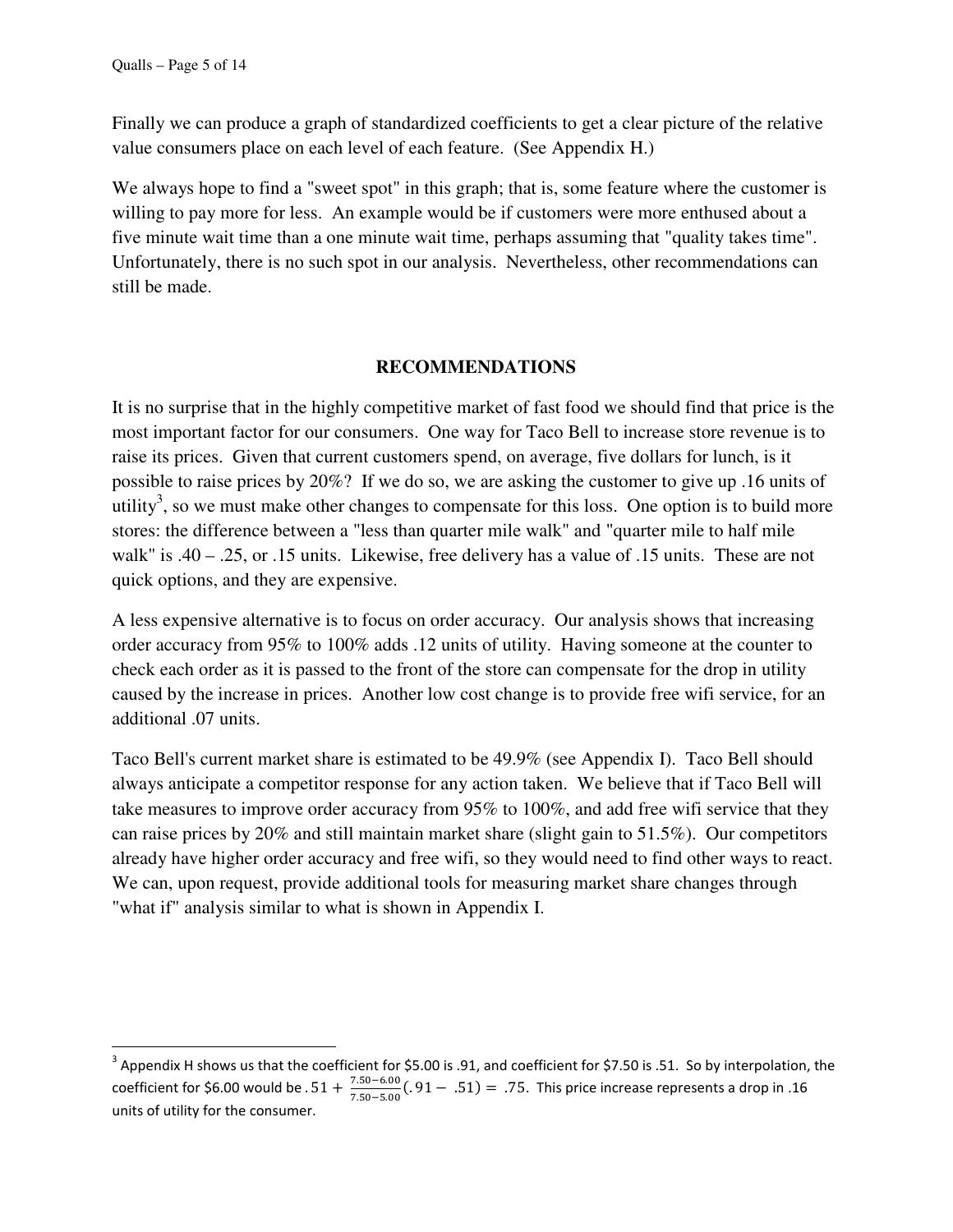| <b>Differentiator</b>       | Level 1                     | Level 2                     | Level 3                     |
|-----------------------------|-----------------------------|-----------------------------|-----------------------------|
| <b>Price</b>                | \$5                         | \$7.5                       | \$10                        |
|                             | $x_1 = 1$ , $x_2 = 0$       | $x_1 = 0$ , $x_2 = 1$       | $x_1 = 0, x_2 = 0$          |
| Time from arrival to        | 1 minute                    | 3 minutes                   | 5 minutes                   |
| receiving food              | $x_3 = 1$ , $x_4 = 0$       | $x_3 = 0$ , $x_4 = 1$       | $x_3 = 0$ , $x_4 = 0$       |
| <b>Health Claim</b>         | <b>Fat Free</b>             | Low Fat                     | <b>None</b>                 |
|                             | $x_5 = 1$ , $x_6 = 0$       | $x_5 = 0$ , $x_6 = 1$       | $x_5 = 0$ , $x_6 = 0$       |
| <b>Distance from office</b> | $<$ 1/4 mile                | $1/4 - 1/2$ mile            | $1/2-1$ mile                |
|                             | $x_7 = 1$ , $x_8 = 0$       | $x_7 = 0$ , $x_8 = 1$       | $x_7 = 0$ , $x_8 = 0$       |
| <b>Wi-Fi Service</b>        | Free Wi-Fi                  | Wi-Fi with small fee        | No Wi-Fi                    |
|                             | $x_9 = 1$ , $x_{10} = 0$    | $x_9 = 0$ , $x_{10} = 1$    | $x_9 = 0$ , $x_{10} = 0$    |
| <b>Delivery option</b>      | <b>Free Delivery</b>        | Delivery with fee           | No delivery                 |
|                             | $x_{11} = 1$ , $x_{12} = 0$ | $x_{11} = 0$ , $x_{12} = 1$ | $x_{11} = 0$ , $x_{12} = 0$ |
| <b>Order accuracy</b>       | 100% of the time            | 95% of the time             | 90% of the time             |
|                             | $X_{13} = 1$ , $X_{14} = 0$ | $x_{13} = 0$ , $x_{14} = 1$ | $x_{13} = 0$ , $x_{14} = 0$ |

# **APPENDIX A – CODING SHEET**

- For each differentiator, there are three levels. Given *n*-levels, there will always be *n*-1 variables. So given three levels, we use only two variables.
- We will codify these levels as binary digits where 1 is yes and 0 is no.
- Two binary digits gives us four possible outcomes, but we don't use the fourth here.
- We always code what we anticipate to be the least desireable level (example: highest price) as the last level. Note that it will have a value of 0 in all digits for that differentator.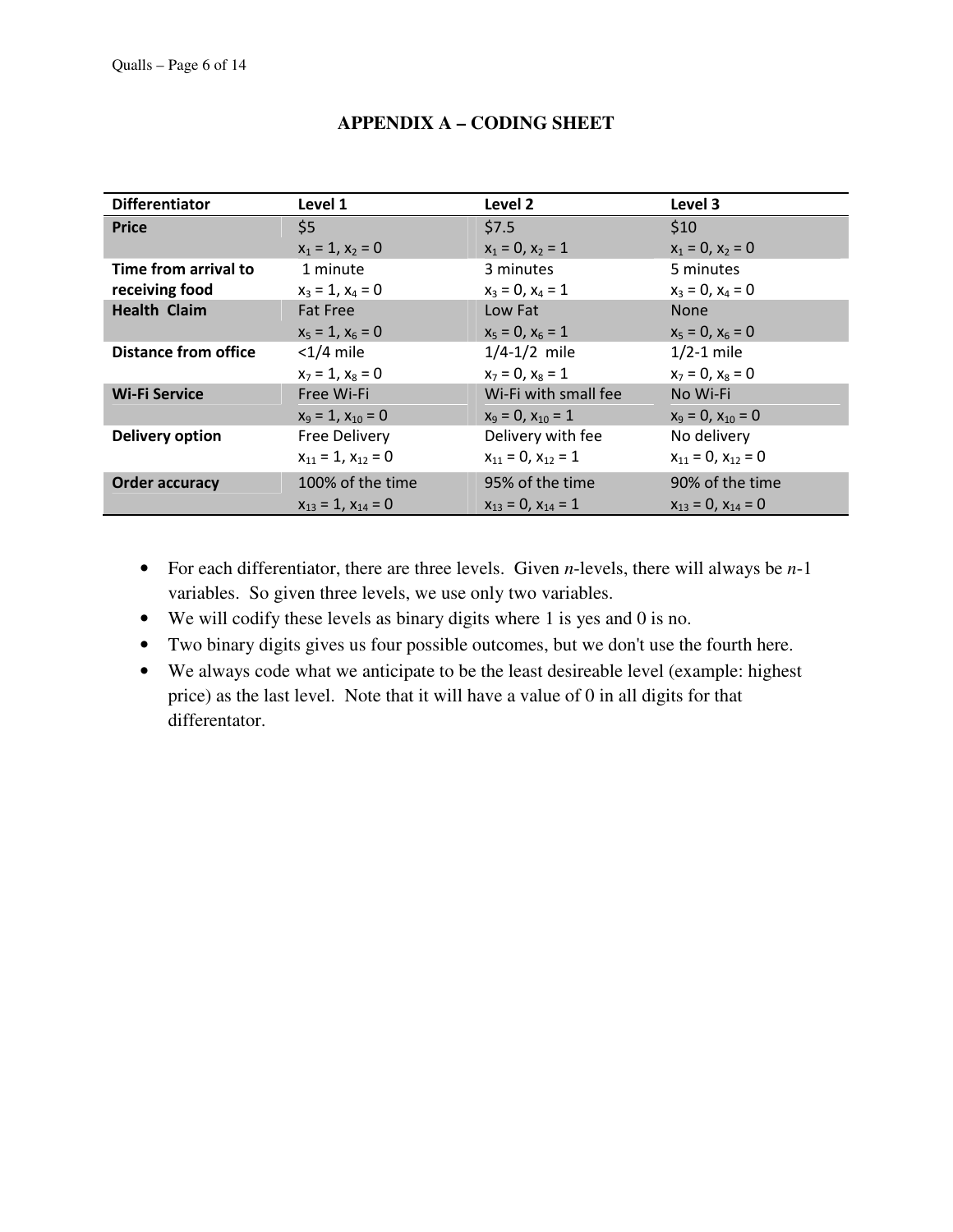### **APPENDIX B – ORTHOGONAL ARRAY**

The following orthogonal array is used when there are 7 features and 3 levels:

|                | $\mathbf{x}_1$ | $\mathbf{x}_2$ | $\mathbf{x}_3$ | $X_4$          | $X_5$          | $X_6$          | $X_7$          | $\mathbf{x}_8$ | X <sub>9</sub> | $X_{10}$       | $X_{11}$       | $X_{12}$         | $X_{13}$       | $X_{14}$       |
|----------------|----------------|----------------|----------------|----------------|----------------|----------------|----------------|----------------|----------------|----------------|----------------|------------------|----------------|----------------|
| $\mathbf{1}$   | $\theta$       | $\overline{0}$ | $\overline{0}$ | 0              | 0              | 0              | $\theta$       | 0              | 0              | 0              | $\theta$       | $\theta$         | $\theta$       | $\theta$       |
| $\overline{2}$ | $\mathbf{1}$   | $\overline{0}$ | 1              | $\overline{0}$ | 1              | $\overline{0}$ | $\mathbf{1}$   | $\overline{0}$ | $\mathbf{1}$   | $\overline{0}$ | $\mathbf{1}$   | $\overline{0}$   | $\mathbf{1}$   | $\overline{0}$ |
| 3              | $\overline{0}$ | 1              | $\theta$       | 1              | $\overline{0}$ | 1              | $\overline{0}$ | 1              | $\overline{0}$ | 1              | $\overline{0}$ | 1                | $\overline{0}$ | 1              |
| 4              | $\overline{0}$ | $\overline{0}$ | $\theta$       | $\overline{0}$ | 1              | $\overline{0}$ | $\overline{0}$ | 1              | $\mathbf{1}$   | $\overline{0}$ | $\overline{0}$ | 1                | $\overline{0}$ | $\overline{0}$ |
| 5              | 1              | $\overline{0}$ | 1              | $\overline{0}$ | $\theta$       | 1              | $\theta$       | $\overline{0}$ | $\overline{0}$ | 1              | $\theta$       | $\overline{0}$   | $\theta$       | $\overline{0}$ |
| 6              | $\overline{0}$ | $\mathbf{1}$   | $\overline{0}$ | 1              | $\overline{0}$ | $\overline{0}$ | $\mathbf{1}$   | $\overline{0}$ | $\theta$       | $\overline{0}$ | 1              | $\overline{0}$   | $\overline{0}$ | $\overline{0}$ |
| $\overline{7}$ | $\overline{0}$ | $\overline{0}$ | 1              | $\overline{0}$ | $\overline{0}$ | $\overline{0}$ | $\overline{0}$ | $\mathbf 1$    | $\overline{0}$ | 1              | $\mathbf{1}$   | $\overline{0}$   | $\mathbf{1}$   | $\overline{0}$ |
| 8              | 1              | $\overline{0}$ | $\overline{0}$ | 1              | 1              | $\overline{0}$ | $\overline{0}$ | $\overline{0}$ | $\overline{0}$ | $\overline{0}$ | $\overline{0}$ | 1                | $\mathbf{1}$   | $\overline{0}$ |
| 9              | $\theta$       | $\mathbf{1}$   | $\theta$       | $\overline{0}$ | $\theta$       | 1              | $\mathbf{1}$   | $\overline{0}$ | 1              | $\overline{0}$ | $\overline{0}$ | $\theta$         | $\mathbf{1}$   | $\overline{0}$ |
| 10             | $\overline{0}$ | $\overline{0}$ | $\overline{0}$ | 1              | $\overline{0}$ | 1              | $\overline{0}$ | $\overline{0}$ | $\mathbf{1}$   | $\overline{0}$ | $\mathbf{1}$   | $\overline{0}$   | $\mathbf{1}$   | $\overline{0}$ |
| 11             | 1              | $\overline{0}$ | $\overline{0}$ | $\overline{0}$ | $\overline{0}$ | $\overline{0}$ | 1              | $\overline{0}$ | $\overline{0}$ | 1              | $\overline{0}$ | 1                | 1              | $\overline{0}$ |
| 12             | $\overline{0}$ | 1              | 1              | $\overline{0}$ | 1              | $\overline{0}$ | $\overline{0}$ | 1              | $\overline{0}$ | $\overline{0}$ | $\overline{0}$ | $\overline{0}$   | 1              | $\overline{0}$ |
| 13             | $\overline{0}$ | $\overline{0}$ | 1              | $\overline{0}$ | $\overline{0}$ | 1              | 1              | $\overline{0}$ | $\overline{0}$ | $\overline{0}$ | $\overline{0}$ | 1                | $\overline{0}$ | 1              |
| 14             | 1              | $\overline{0}$ | $\overline{0}$ | 1              | $\overline{0}$ | $\overline{0}$ | $\overline{0}$ | 1              | $\mathbf{1}$   | $\overline{0}$ | $\overline{0}$ | $\overline{0}$   | $\overline{0}$ | 1              |
| 15             | $\overline{0}$ | $\mathbf{1}$   | $\overline{0}$ | $\overline{0}$ | 1              | $\overline{0}$ | $\overline{0}$ | $\overline{0}$ | $\overline{0}$ | 1              | 1              | 0                | $\overline{0}$ | 1              |
| 16             | $\overline{0}$ | $\overline{0}$ | $\overline{0}$ | 1              | 1              | $\overline{0}$ | $\mathbf{1}$   | $\overline{0}$ | $\overline{0}$ | 1              | $\overline{0}$ | $\boldsymbol{0}$ | $\overline{0}$ | 1              |
| 17             | 1              | $\overline{0}$ | $\overline{0}$ | $\overline{0}$ | $\overline{0}$ | 1              | $\overline{0}$ | 1              | $\overline{0}$ | $\overline{0}$ | $\mathbf{1}$   | $\overline{0}$   | $\overline{0}$ | $\mathbf{1}$   |
| 18             | $\overline{0}$ | $\mathbf{1}$   | 1              | $\overline{0}$ | $\overline{0}$ | 0              | $\overline{0}$ | $\overline{0}$ | $\mathbf{1}$   | $\overline{0}$ | $\overline{0}$ | 1                | $\overline{0}$ | 1              |

- Each pair of  $x_i$  in the top row corresponds to a single differentiator. For example,  $x_1$  and x2 correspond to Price as indicated in the coding sheet found in Appendix A.
- Each row constitutes a single profile, or combination of product or service level.
- There are 18 rows, indicating that 18 profiles will be required. The complete profiles are shown in Appendix C.
- Other tables for other numbers of differentiators and levels can be found at http://www.york.ac.uk/depts/maths/tables/orthogonal.htm (retrieved September 21, 2012) and elsewhere on the internet.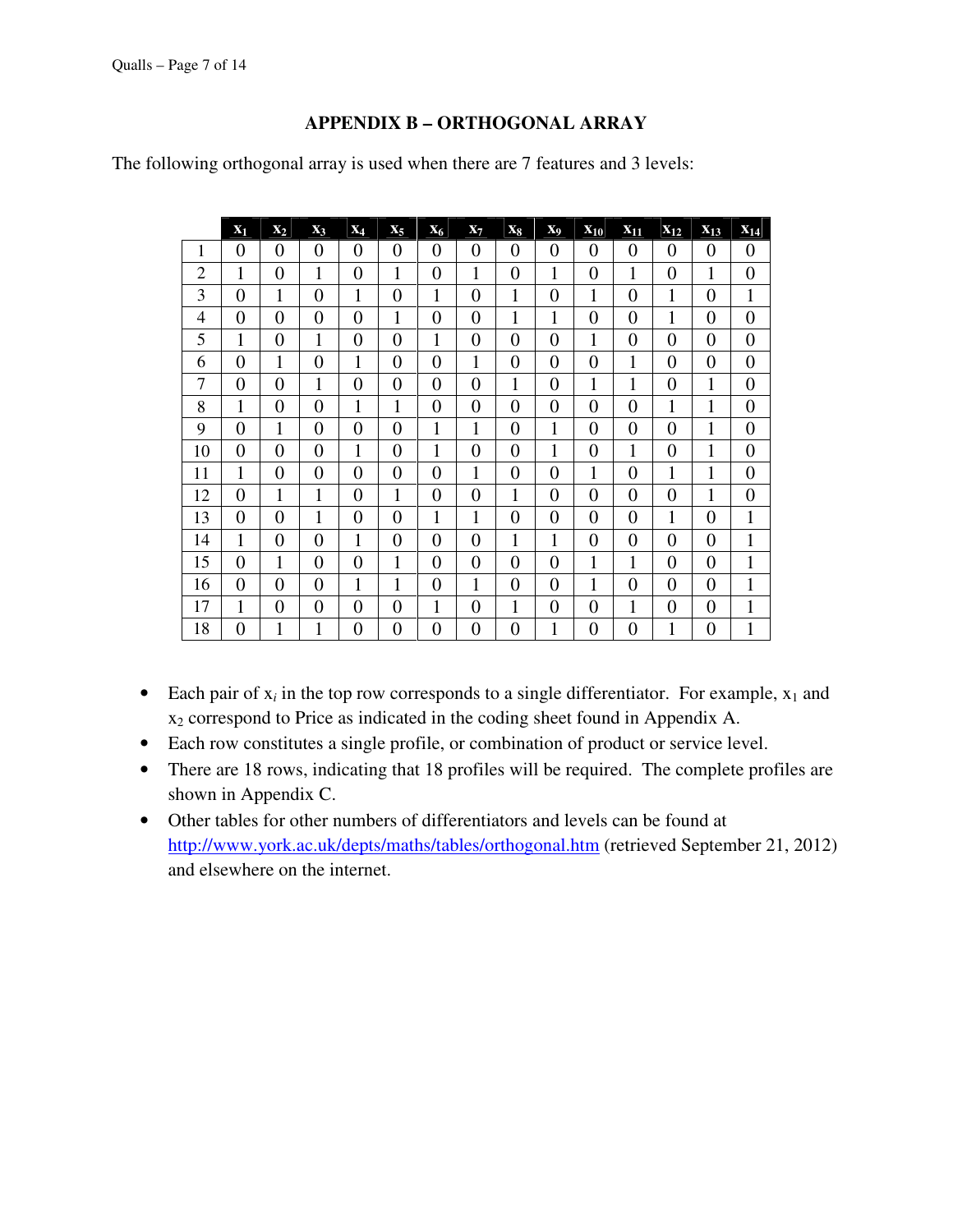## **APPENDIX C – SURVEY**

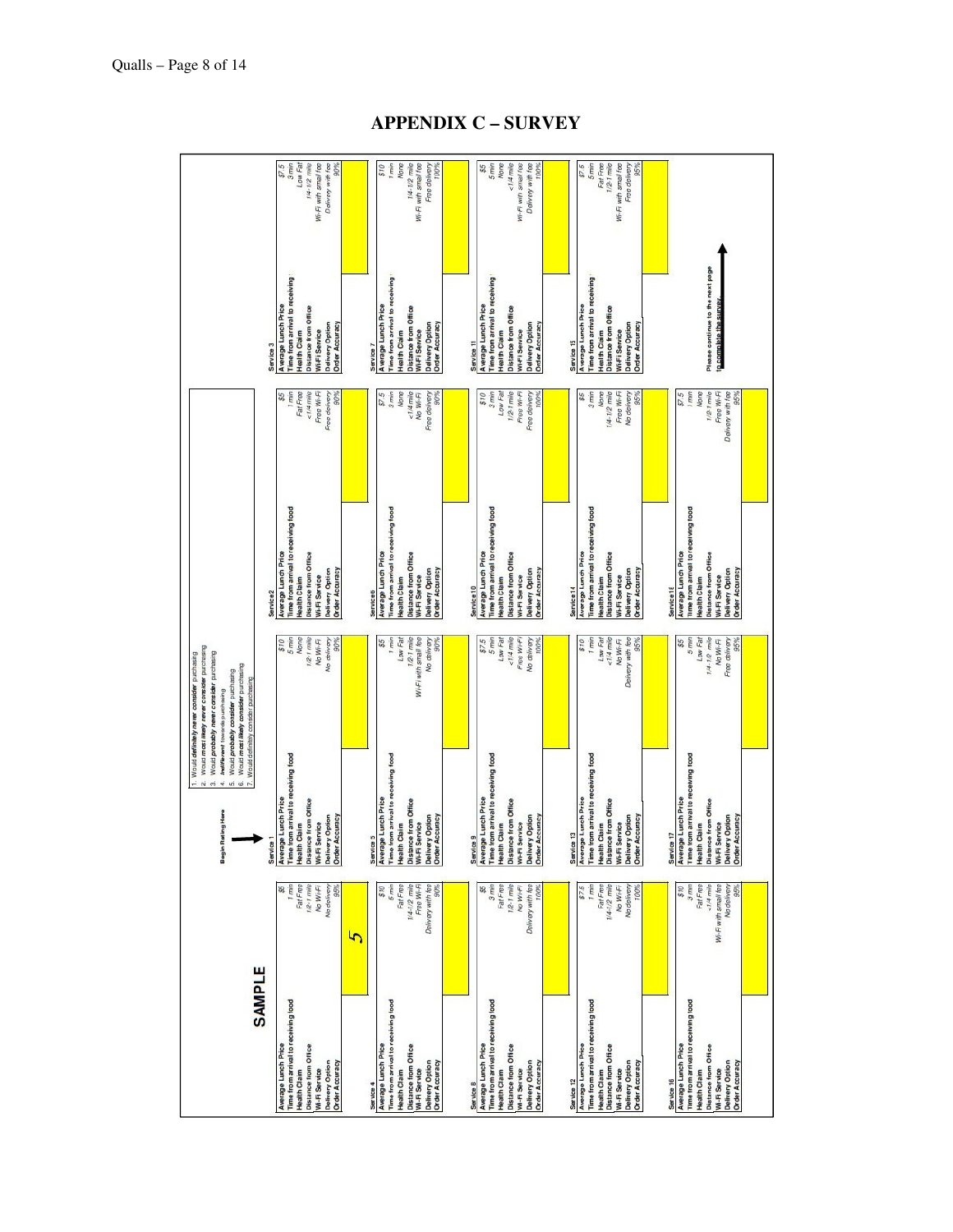| Ratings                                | x1             | x2             | x3                               | x4             | x5                                        | x <sub>6</sub>                       | x7                               | x8                                         | <b>x9</b>                                  | x10            | x11                                   | x12                                        | x13                              | x14                                   |
|----------------------------------------|----------------|----------------|----------------------------------|----------------|-------------------------------------------|--------------------------------------|----------------------------------|--------------------------------------------|--------------------------------------------|----------------|---------------------------------------|--------------------------------------------|----------------------------------|---------------------------------------|
| 577576677577676577                     | $\overline{0}$ | $\overline{0}$ | $\begin{matrix}0\\1\end{matrix}$ | $\overline{0}$ | $\overline{0}$                            | $\overline{0}$                       | $\frac{0}{1}$                    |                                            | $\begin{matrix}0\\1\end{matrix}$           | $\overline{0}$ | $\overline{0}$<br>1                   |                                            | $\overline{0}$<br>$0$            | 0000000000011                         |
|                                        | $\mathbf{1}$   | $\overline{0}$ |                                  | $\mathbf{0}$   | $\mathbf{1}$                              | 0                                    |                                  | $\overline{0}$<br>0                        |                                            | $\overline{0}$ |                                       | $\frac{0}{0}$                              |                                  |                                       |
|                                        | $\overline{0}$ | $\mathbf{1}$   | $\overline{0}$                   | $\mathbf{1}$   | $\overline{0}$                            | $\mathbf{1}$                         | $\overline{0}$                   | 1                                          | $\overline{0}$                             | $\mathbf{1}$   | $\overline{0}$                        | $\mathbf{1}$                               | $\overline{0}$                   |                                       |
|                                        |                |                |                                  |                |                                           |                                      |                                  |                                            |                                            |                |                                       |                                            |                                  |                                       |
|                                        | $\overline{0}$ | $\mathbf{0}$   | $\mathbf{0}$                     | $\mathbf{0}$   | $\mathbf{1}$                              | 0                                    | $\mathbf{0}$                     | 1                                          | 1                                          | $\mathbf{0}$   | $\mathbf{0}$                          | 1                                          | $\mathbf{0}$                     |                                       |
|                                        | $\mathbf{1}$   | $\mathbf{0}$   | $\mathbf{1}$                     | $\mathbf{0}$   | $\overline{0}$                            | $\mathbf{1}$                         | $\mathbf 0$                      | $\mathbf{0}$                               | $\overline{0}$                             | $\mathbf{1}$   | $\mathbf 0$                           | $\mathbf{0}$                               | $\mathbf{0}$                     |                                       |
|                                        | $\overline{0}$ | $\mathbf{1}$   | $\overline{0}$                   | $\mathbf{1}$   | $\overline{0}$                            | $\overline{0}$                       | $\mathbf{1}$                     | $\overline{0}$                             | $\overline{0}$                             | $\overline{0}$ | $\mathbf{1}$                          | $\overline{0}$                             | $\overline{0}$                   |                                       |
|                                        | $\overline{0}$ | $\mathbf{0}$   | $\mathbf{1}$                     | $\mathbf{0}$   | $\mathbf{0}$                              | $\overline{0}$                       | $\mathbf{0}$                     | $\mathbf{1}$                               | $\mathbf{0}$                               | $\mathbf{1}$   | $\mathbf{1}$                          | $\mathbf{0}$                               | $\mathbf{1}$                     |                                       |
|                                        | $\mathbf{1}$   | $\mathbf 0$    | $\mathbf{0}$                     | $\mathbf{1}$   | $\mathbf{1}$                              | $\overline{0}$                       |                                  |                                            |                                            | $\overline{0}$ | $\mathbf{0}$                          | $\mathbf{1}$                               | $\mathbf{1}$                     |                                       |
|                                        | $\overline{0}$ | 1              | $\overline{0}$                   | $\overline{0}$ | $\overline{0}$                            | $\mathbf{1}$                         | $\begin{matrix}0\\1\end{matrix}$ | $\begin{matrix}0\\0\end{matrix}$           | $\begin{matrix}0\\1\end{matrix}$           | $\mathbf{0}$   | $\mathbf{0}$                          | $\mathbf 0$                                | $\mathbf{1}$                     |                                       |
|                                        |                |                |                                  |                |                                           |                                      |                                  |                                            |                                            |                |                                       |                                            |                                  |                                       |
|                                        | $\overline{0}$ | $\mathbf{0}$   | $\begin{matrix}0\\0\end{matrix}$ | $\mathbf{1}$   | $\begin{matrix} 0 \\ 0 \\ 1 \end{matrix}$ | $\mathbf{1}$                         | $\mathbf{0}$                     | $\begin{array}{c} 0 \\ 0 \\ 1 \end{array}$ | $\mathbf{1}$                               | $\overline{0}$ | $\mathbf{1}$                          | $\begin{matrix}0\\1\end{matrix}$           | $\mathbf{1}$                     |                                       |
|                                        | $\mathbf{1}$   | $\mathbf 0$    |                                  | $\mathbf{0}$   |                                           | $\overline{0}$                       | $\mathbf{1}$                     |                                            | $\mathbf{0}$                               | $\mathbf{1}$   | $\overline{0}$                        |                                            | $\mathbf{1}$                     |                                       |
|                                        | $\overline{0}$ | 1              | $\mathbf{1}$                     | $\mathbf{0}$   |                                           | $\overline{0}$                       | $\mathbf{0}$                     |                                            | $\mathbf{0}$                               | $\overline{0}$ | $\mathbf{0}$                          | $\mathbf 0$                                | $\mathbf{1}$                     |                                       |
|                                        | $\overline{0}$ | $\mathbf{0}$   | $\mathbf{1}$                     | $\overline{0}$ |                                           | $\mathbf{1}$                         | $\mathbf{1}$                     |                                            | $\mathbf{0}$                               | $\mathbf{0}$   | $\mathbf{0}$                          | $\mathbf{1}$                               | $\mathbf{0}$                     |                                       |
|                                        | 1              | $\mathbf{0}$   | $\mathbf{0}$                     | $\mathbf{1}$   | $\begin{matrix}0\\0\end{matrix}$          | $\mathbf{0}$                         | $\mathbf{0}$                     | $\begin{matrix}0\\1\end{matrix}$           | $\mathbf{1}$                               | $\overline{0}$ | $\mathbf{0}$                          | $\mathbf{0}$                               | $\mathbf{0}$                     |                                       |
|                                        | $\overline{0}$ | 1              | $\mathbf{0}$                     | $\overline{0}$ | $\mathbf{1}$                              | 0                                    | $\mathbf{0}$                     | $\mathbf{0}$                               | $\overline{0}$                             | $\mathbf{1}$   | 1                                     | $\mathbf{0}$                               | $\mathbf{0}$                     |                                       |
|                                        | $\overline{0}$ | $\mathbf{0}$   | $\mathbf 0$                      | $\mathbf{1}$   | $\mathbf{1}$                              |                                      | $\mathbf{1}$                     |                                            | $\mathbf{0}$                               | $\mathbf{1}$   | $\overline{0}$                        |                                            | $\mathbf{0}$                     | $\begin{array}{c} 1 \\ 1 \end{array}$ |
|                                        |                |                |                                  |                |                                           | $\begin{matrix} 0 \\ 1 \end{matrix}$ |                                  | $\begin{matrix}0\\1\end{matrix}$           |                                            |                |                                       | $\mathbf{O}$                               |                                  |                                       |
|                                        | $\mathbf{1}$   | $\overline{0}$ | $\overline{0}$                   | $\mathbf{0}$   | $\overline{0}$                            |                                      | 0                                |                                            | $\overline{0}$                             | $\mathbf 0$    | $\mathbf{1}$                          | $\mathbf{0}$                               | $\mathbf{0}$                     | $\mathbf{1}$                          |
|                                        | $\overline{0}$ | 1              | $\mathbf{1}$                     | $\mathbf{0}$   | $\overline{0}$                            | $\overline{0}$                       | $\mathbf{0}$                     | $\overline{0}$                             | $\mathbf{1}$                               | $\overline{0}$ | $\overline{0}$                        | $\mathbf{1}$                               | $\overline{0}$                   | $\mathbf{1}$                          |
| 376636457366654653  274265453355355364 | $\overline{0}$ | $\overline{0}$ | $\overline{0}$                   | $\overline{0}$ | $\overline{0}$                            | $\overline{0}$                       | $\overline{0}$                   | $\overline{0}$<br>$0$                      | $\overline{0}$                             | $\overline{0}$ | $\overline{0}$                        | $\overline{0}$                             | $\overline{0}$                   | 000000000001                          |
|                                        | $\mathbf{1}$   | $\overline{0}$ | $\mathbf{1}$                     | $\bar{0}$      | $\mathbf{1}$                              | $\overline{0}$                       | $\mathbf{1}$                     |                                            | $\mathbf{1}$                               | $\overline{0}$ | $\mathbf{1}$                          | $\bar{0}$                                  | $\bar{0}$                        |                                       |
|                                        | $\mathbf{0}$   | $\mathbf{1}$   | $\mathbf{0}$                     | $\mathbf{1}$   | $\mathbf{0}$                              | $\mathbf{1}$                         | $\mathbf{0}$                     | $\frac{1}{1}$                              | $\mathbf{0}$                               | $\mathbf{1}$   | $\mathbf{0}$                          | $\mathbf{1}$                               | $\mathbf{0}$                     |                                       |
|                                        | $\overline{0}$ | $\overline{0}$ |                                  | $\mathbf{0}$   | $\mathbf{1}$                              | $\overline{0}$                       |                                  | $\mathbf{1}$                               | $\mathbf{1}$                               | $\overline{0}$ | $\mathbf{0}$                          | $\mathbf{1}$                               | $\mathbf{0}$                     |                                       |
|                                        | $\mathbf{1}$   | $\mathbf 0$    | $\begin{matrix}0\\1\end{matrix}$ | $\mathbf{0}$   | $\overline{0}$                            | $\mathbf{1}$                         | $\begin{matrix}0\\0\end{matrix}$ | $\mathbf{0}$                               | $\mathbf{0}$                               | $\mathbf{1}$   | $\overline{0}$                        | $\mathbf{0}$                               | $\overline{0}$                   |                                       |
|                                        |                |                |                                  |                |                                           |                                      |                                  |                                            |                                            |                |                                       |                                            |                                  |                                       |
|                                        | $\mathbf 0$    | $\mathbf{1}$   | $\mathbf{0}$                     | $\mathbf{1}$   | $\mathbf{0}$                              | $\overline{0}$                       | $\mathbf{1}$                     | $\mathbf{0}$                               | $\mathbf{0}$                               | $\mathbf{0}$   | $\mathbf{1}$                          | $\mathbf{0}$                               | $\mathbf{0}$                     |                                       |
|                                        | $\overline{0}$ | $\mathbf{0}$   | $\mathbf{1}$                     | $\mathbf{0}$   | $\bar{0}$                                 | $\overline{0}$                       | $\mathbf 0$                      | $\mathbf{1}$                               | $\mathbf{0}$                               | $\mathbf{1}$   | $\mathbf{1}$                          | $\mathbf{0}$                               | $\mathbf{1}$                     |                                       |
|                                        | $\mathbf{1}$   | $\overline{0}$ | $\mathbf{0}$                     | $\mathbf{1}$   | $\overline{1}$                            | $\overline{0}$                       | $\mathbf{0}$                     | $\mathbf{0}$                               | $\mathbf{0}$                               | $\mathbf{0}$   | $\mathbf{0}$                          | $\mathbf{1}$                               | $\mathbf{1}$                     |                                       |
|                                        | $\overline{0}$ | $\mathbf{1}$   | $\mathbf{0}$                     | $\mathbf{0}$   | $\mathbf{0}$                              | $\mathbf{1}$                         | $\mathbf{1}$                     | $\mathbf{0}$                               | $\mathbf{1}$                               | $\mathbf{0}$   | $\mathbf{0}$                          | $\mathbf{0}$                               | $\mathbf{1}$                     |                                       |
|                                        | $\overline{0}$ | $\mathbf{0}$   | $\mathbf{0}$                     | $\mathbf{1}$   | $\mathbf 0$                               | $\mathbf{1}$                         | $\mathbf{0}$                     | $\mathbf 0$                                | $\mathbf{1}$                               | $\overline{0}$ | $\mathbf{1}$                          | $\mathbf{0}$                               | $\mathbf{1}$                     |                                       |
|                                        | $\mathbf{1}$   | $\mathbf{0}$   | $\mathbf{0}$                     | $\mathbf{0}$   | $\mathbf{0}$                              | 0                                    | $\mathbf{1}$                     | $\mathbf{0}$                               | $\mathbf{0}$                               | $\mathbf{1}$   | $\mathbf{0}$                          | $\mathbf{1}$                               | $\mathbf{1}$                     |                                       |
|                                        | $\overline{0}$ | $\mathbf{1}$   | $\mathbf{1}$                     | $\mathbf{0}$   | $\mathbf{1}$                              | $\overline{0}$                       | $\mathbf{0}$                     | $\mathbf{1}$                               | $\mathbf{0}$                               | $\mathbf 0$    | $\mathbf{0}$                          | $\mathbf{0}$                               | $\mathbf{1}$                     |                                       |
|                                        | $\overline{0}$ | $\overline{0}$ | $\mathbf{1}$                     | $\overline{0}$ | $\mathbf 0$                               | $\mathbf{1}$                         | $\mathbf{1}$                     |                                            |                                            | $\mathbf{0}$   |                                       |                                            |                                  |                                       |
|                                        |                |                |                                  |                |                                           |                                      |                                  | $\mathbf{0}$                               | $\mathbf{0}$                               |                | $\mathbf{0}$                          | 1                                          | $\mathbf{0}$                     |                                       |
|                                        | $\mathbf{1}$   | $\overline{0}$ | $\mathbf{0}$                     | $\mathbf{1}$   | $\mathbf 0$                               | $\overline{0}$                       | $\mathbf{0}$                     | $\mathbf{1}$                               | $\mathbf{1}$                               | $\mathbf{0}$   | $\begin{matrix}0\\1\end{matrix}$      | $\begin{matrix}0\\0\end{matrix}$           | $\mathbf{0}$                     | $\begin{array}{c} 1 \\ 1 \end{array}$ |
|                                        | $\overline{0}$ | $\mathbf{1}$   | $\bar{0}$                        | $\overline{0}$ | $\overline{\mathbf{1}}$                   | $\overline{0}$                       | $\mathbf{0}$                     |                                            | $\mathbf{0}$                               | $\mathbf{1}$   |                                       |                                            | $\bar{0}$                        |                                       |
|                                        | $\overline{0}$ | $\overline{0}$ | $\overline{0}$                   | $\mathbf{1}$   | $\mathbf{1}$                              | $\overline{0}$                       | $\mathbf{1}$                     | $\begin{matrix}0\\0\end{matrix}$           | $\mathbf{0}$                               | $\mathbf{1}$   | $\mathbf{0}$                          | $\mathbf{0}$                               | $\overline{0}$                   | $\mathbf{1}$                          |
|                                        | $\mathbf{1}$   | $\overline{0}$ | $\mathbf{0}$                     | $\mathbf{0}$   | $\overline{0}$                            | $\mathbf{1}$                         | $\overline{0}$                   | $\mathbf{1}$                               | $\begin{matrix}0\\1\end{matrix}$           | $\overline{0}$ |                                       | $\begin{matrix}0\\1\end{matrix}$           | $\mathbf{0}$                     |                                       |
|                                        | $\overline{0}$ | 1              | $\mathbf{1}$                     | $\mathbf{0}$   | $\mathbf{0}$                              | $\overline{0}$                       | $\mathbf{0}$                     | $\mathbf{0}$                               |                                            | $\mathbf{0}$   | $\begin{array}{c} 1 \\ 0 \end{array}$ |                                            | $\mathbf{0}$                     | $\begin{array}{c} 1 \\ 1 \end{array}$ |
|                                        | $\overline{0}$ | $\overline{0}$ | $\overline{0}$                   | $\overline{0}$ | $\overline{0}$                            | $\overline{0}$                       | $\overline{0}$                   |                                            | $\overline{0}$                             | $\overline{0}$ | $\overline{0}$                        | $\overline{0}$                             | $\overline{0}$                   |                                       |
|                                        |                |                |                                  |                |                                           |                                      |                                  | $\begin{array}{c} 0 \\ 0 \\ 1 \end{array}$ |                                            |                |                                       |                                            |                                  |                                       |
|                                        | $\mathbf{1}$   | $\mathbf{0}$   | $\mathbf{1}$                     | $\mathbf{0}$   | $\mathbf{1}$                              | $\mathbf{0}$                         | $\mathbf{1}$                     |                                            | $\mathbf{1}$                               | $\mathbf{0}$   | $\mathbf{1}$                          | $\mathbf{0}$                               | $\mathbf{0}$                     |                                       |
|                                        | $\overline{0}$ | $\mathbf{1}$   | $\begin{matrix}0\\0\end{matrix}$ | $\mathbf{1}$   | $\begin{matrix}0\\1\end{matrix}$          | 1                                    | $\begin{matrix}0\\0\end{matrix}$ |                                            | $\begin{smallmatrix}0\\1\end{smallmatrix}$ | $\mathbf{1}$   | $\begin{matrix}0\\0\end{matrix}$      | $\mathbf{1}$                               | $\begin{matrix}0\\0\end{matrix}$ |                                       |
|                                        | $\overline{0}$ | $\overline{0}$ |                                  | $\overline{0}$ |                                           | $\overline{0}$                       |                                  | 1                                          |                                            | $\overline{0}$ |                                       | $\mathbf{1}$                               |                                  |                                       |
|                                        | 1              | $\mathbf{0}$   | $\mathbf{1}$                     | $\mathbf{0}$   | $\mathbf{0}$                              | 1                                    |                                  | $\mathbf{0}$                               | $\mathbf{0}$                               | $\mathbf{1}$   | $\mathbf{0}$                          |                                            | $\mathbf{0}$                     |                                       |
|                                        | $\overline{0}$ | $\mathbf{1}$   | $\overline{0}$                   | $\mathbf{1}$   | $\bar{0}$                                 | $\overline{0}$                       | $\begin{matrix}0\\1\end{matrix}$ |                                            | $\mathbf{0}$                               | $\overline{0}$ | $\mathbf{1}$                          | $\begin{matrix}0\\0\end{matrix}$           | $\mathbf{0}$                     |                                       |
|                                        | $\overline{0}$ | $\mathbf{0}$   | $\mathbf{1}$                     | $\overline{0}$ | $\mathbf{0}$                              | $\mathbf{0}$                         | $\mathbf{0}$                     | $\begin{matrix}0\\1\end{matrix}$           | $\mathbf{0}$                               | $\mathbf{1}$   | $\mathbf{1}$                          | $\mathbf{0}$                               | $\mathbf{1}$                     |                                       |
|                                        | $\mathbf{1}$   | $\mathbf{0}$   | $\mathbf{0}$                     | $\mathbf{1}$   | $\mathbf{1}$                              | $\mathbf{0}$                         | $\mathbf{0}$                     | $\mathbf{0}$                               | $\mathbf{0}$                               | $\mathbf{0}$   | $\mathbf{0}$                          | $\mathbf{1}$                               | $\mathbf{1}$                     |                                       |
|                                        | $\overline{0}$ | 1              | $\mathbf{0}$                     | $\mathbf{0}$   | $\mathbf 0$                               | 1                                    | $\mathbf{1}$                     | $\mathbf{0}$                               | $\mathbf{1}$                               | $\overline{0}$ | $\mathbf{0}$                          | $\mathbf 0$                                | $\mathbf{1}$                     |                                       |
|                                        | $\mathbf 0$    |                | $\mathbf{0}$                     |                |                                           | 1                                    |                                  |                                            |                                            | $\overline{0}$ |                                       |                                            | $\mathbf{1}$                     | 0000000000011                         |
|                                        |                | $\mathbf{0}$   |                                  | $\mathbf{1}$   | $\begin{matrix}0\\0\end{matrix}$          |                                      | $\mathbf{0}$                     | $\begin{matrix}0\\0\end{matrix}$           | $\mathbf{1}$                               |                | $\mathbf{1}$                          | $\begin{smallmatrix}0\\1\end{smallmatrix}$ |                                  |                                       |
|                                        | $\overline{1}$ | $\mathbf{0}$   | $\mathbf{0}$                     | $\mathbf{0}$   |                                           | $\mathbf{0}$                         | $\mathbf{1}$                     |                                            | $\mathbf{0}$                               | $\mathbf{1}$   | $\mathbf{0}$                          |                                            | $\mathbf{1}$                     |                                       |
|                                        | $\mathbf{0}$   | 1              | $\mathbf{1}$                     | $\mathbf{0}$   | $\overline{1}$                            | $\mathbf{0}$                         | $\mathbf{0}$                     | 1                                          | $\mathbf{0}$                               | $\mathbf{0}$   | $\mathbf{0}$                          | $\mathbf{0}$                               | $\mathbf{1}$                     |                                       |
|                                        | $\overline{0}$ | $\overline{0}$ | $\mathbf{1}$                     | $\overline{0}$ | $\mathbf{0}$                              | $\mathbf{1}$                         | $\mathbf{1}$                     | $\overline{0}$                             | $\mathbf{O}$                               | $\overline{0}$ | $\mathbf{0}$                          | $\mathbf{1}$                               | $\mathbf{0}$                     |                                       |
|                                        | $\mathbf{1}$   | $\mathbf 0$    | $\mathbf{0}$                     | $\mathbf{1}$   | $\mathbf{0}$                              | $\overline{0}$                       | $\mathbf{0}$                     | 1                                          | $\mathbf{1}$                               | $\mathbf 0$    | $\mathbf{0}$                          | $\mathbf{0}$                               | $\mathbf{0}$                     |                                       |
|                                        | $\overline{0}$ | $\mathbf{1}$   | $\mathbf{0}$                     | $\overline{0}$ | $\mathbf{1}$                              | $\overline{0}$                       | $\overline{0}$                   | $\mathbf{0}$                               | $\mathbf{0}$                               | $\mathbf{1}$   | $\mathbf{1}$                          | $\mathbf{0}$                               | $\mathbf{0}$                     | $\mathbf{1}$                          |
|                                        | $\overline{0}$ | $\mathbf{0}$   | $\mathbf{0}$                     | $\mathbf{1}$   | $\mathbf{1}$                              | 0                                    | $\mathbf{1}$                     | $\mathbf{0}$                               | $\mathbf{0}$                               | $\mathbf{1}$   | $\mathbf{O}$                          | $\mathbf{0}$                               | $\mathbf{0}$                     | $\mathbf{1}$                          |
|                                        | 1              | $\mathbf 0$    | $\mathbf{0}$                     | $\mathbf{0}$   | $\mathbf{0}$                              | $\mathbf{1}$                         | $\mathbf{0}$                     | $\mathbf{1}$                               | $\mathbf{0}$                               | $\mathbf{0}$   | $\mathbf{1}$                          | $\mathbf{0}$                               | $\mathbf{0}$                     | $\mathbf{1}$                          |
|                                        |                |                |                                  |                |                                           |                                      |                                  |                                            |                                            |                |                                       |                                            |                                  |                                       |
|                                        | $\overline{0}$ | 1              | 1                                | $\overline{0}$ | $\overline{0}$                            | $\overline{0}$                       | $\overline{0}$                   | $\overline{0}$                             | $\mathbf{1}$                               | $\overline{0}$ | $\overline{0}$                        | 1                                          | $\overline{0}$                   | $\mathbf{1}$                          |

# **APPENDIX D – MULTIPLE REGRESSION INPUT**

- This example shows the responses to three sets of eighteen profiles.
- Multiple regression is performed with the  $x_i$  as the independent variables and Ratings as the dependent variable.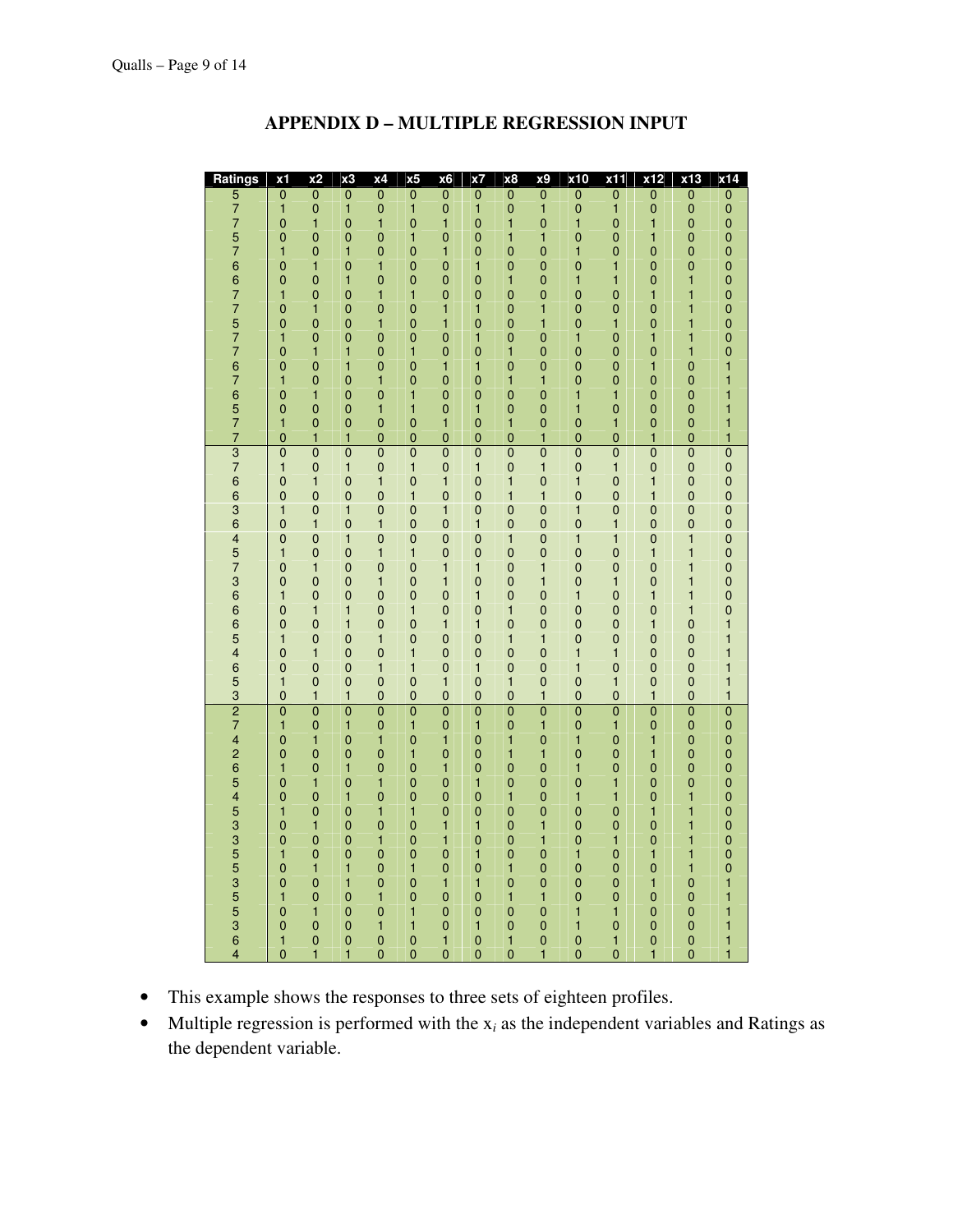#### **APPENDIX E – MULTIPLE REGRESSION OUTPUT**

#### **SUMMARY OUTPUT**

| <b>Regression Statistics</b> |       |  |  |  |  |  |  |
|------------------------------|-------|--|--|--|--|--|--|
| <b>Multiple R</b>            | 0.601 |  |  |  |  |  |  |
| <b>R</b> Square              | 0.361 |  |  |  |  |  |  |
| <b>Adjusted R</b>            |       |  |  |  |  |  |  |
| <b>Square</b>                | 0.242 |  |  |  |  |  |  |
| <b>Standard Error</b>        | 1.428 |  |  |  |  |  |  |
| <b>Observations</b>          | 90    |  |  |  |  |  |  |

#### **ANOVA**

|                 |    |         |       |       | Signi-<br>ficance |
|-----------------|----|---------|-------|-------|-------------------|
|                 | df | SS      | МS    |       |                   |
| Regression      | 14 | 86.422  | 6.173 | 3.029 | 0.001             |
| <b>Residual</b> | 75 | 152.867 | 2.038 |       |                   |
| Total           | 89 | 239.289 |       |       |                   |

|           | Coeff-<br>icients | <b>Standard</b><br>Error | t Stat | P-value | Lower<br>95% | <b>Upper</b><br>95% | Lower<br>95.0% | <b>Upper</b><br>95.0% |
|-----------|-------------------|--------------------------|--------|---------|--------------|---------------------|----------------|-----------------------|
| Intercept | 2.267             | 0.583                    | 3.889  | 0.000   | 1.106        | 3.428               | 1.106          | 3.428                 |
| <b>x1</b> | 2.033             | 0.369                    | 5.516  | 0.000   | 1.299        | 2.768               | 1.299          | 2.768                 |
| x2        | 1.133             | 0.369                    | 3.075  | 0.003   | 0.399        | 1.868               | 0.399          | 1.868                 |
| x3        | 0.467             | 0.369                    | 1.266  | 0.209   | $-0.268$     | 1.201               | $-0.268$       | 1.201                 |
| x4        | 0.300             | 0.369                    | 0.814  | 0.418   | $-0.434$     | 1.034               | $-0.434$       | 1.034                 |
| x5        | 0.500             | 0.369                    | 1.356  | 0.179   | $-0.234$     | 1.234               | $-0.234$       | 1.234                 |
| <b>x6</b> | 0.267             | 0.369                    | 0.723  | 0.472   | $-0.468$     | 1.001               | -0.468         | 1.001                 |
| x7        | 0.900             | 0.369                    | 2.442  | 0.017   | 0.166        | 1.634               | 0.166          | 1.634                 |
| <b>x8</b> | 0.567             | 0.369                    | 1.537  | 0.128   | $-0.168$     | 1.301               | $-0.168$       | 1.301                 |
| <b>x9</b> | 0.167             | 0.369                    | 0.452  | 0.652   | $-0.568$     | 0.901               | $-0.568$       | 0.901                 |
| x10       | 0.100             | 0.369                    | 0.271  | 0.787   | $-0.634$     | 0.834               | $-0.634$       | 0.834                 |
| x11       | 0.333             | 0.369                    | 0.904  | 0.369   | $-0.401$     | 1.068               | $-0.401$       | 1.068                 |
| x12       | 0.033             | 0.369                    | 0.090  | 0.928   | $-0.701$     | 0.768               | $-0.701$       | 0.768                 |
| x13       | 0.367             | 0.369                    | 0.995  | 0.323   | $-0.368$     | 1.101               | $-0.368$       | 1.101                 |
| x14       | 0.100             | 0.369                    | 0.271  | 0.787   | $-0.634$     | 0.834               | $-0.634$       | 0.834                 |

• At this point we refer back to the coding sheet. x1 means "Price is \$5" and x2 means "Price is \$7.50". But x3 does not mean "Price is \$10". x3 means "Wait time 1 minute". "Price is \$10" is indicated by a zero in x1 and a zero in x2. In fact, the coefficient for the "Price is \$10" – and for all of the "least desireable" levels – is zero.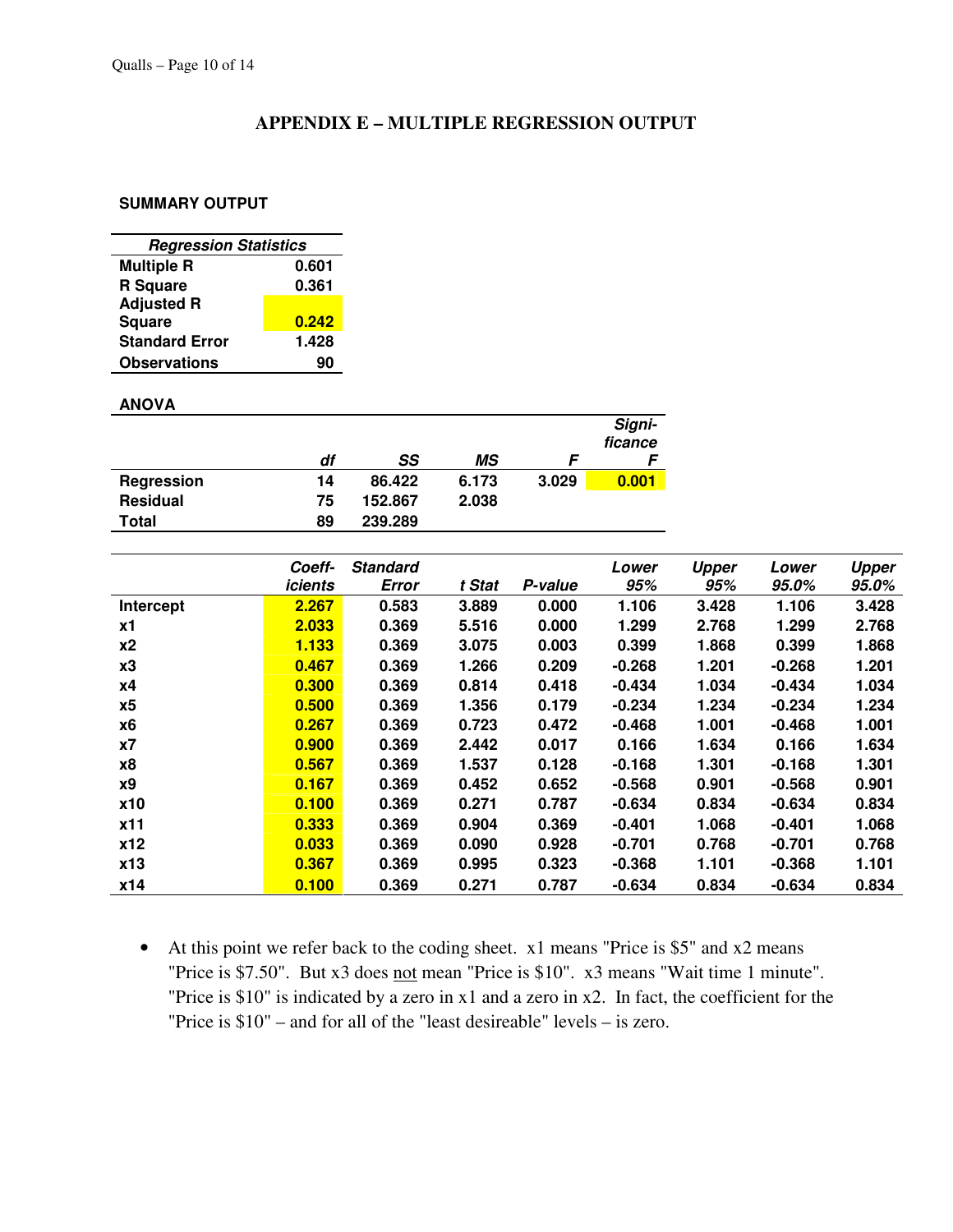|                        |                   |                    | <b>Standardized</b> |            | <b>Standardized</b> |
|------------------------|-------------------|--------------------|---------------------|------------|---------------------|
| <b>Differentiator</b>  | <b>Level</b>      | <b>Coefficient</b> | <b>Coefficient</b>  | <b>TPU</b> | <b>TPU</b>          |
|                        | intercept         | 2.227              | 1.000               |            |                     |
| Price                  | \$5.00            | 2.033              | 0.913               | 0.913      | 0.427               |
|                        | \$7.50            | 1.133              | 0.509               |            |                     |
|                        | \$10.00           | 0.000              | 0.000               |            |                     |
| Wait time              | 1 minute wait     | 0.467              | 0.210               | 0.210      | 0.098               |
|                        | 3 minute          | 0.300              | 0.135               |            |                     |
|                        | 5 minute wait     | 0.000              | 0.000               |            |                     |
| <b>Healthy Options</b> | Fat free options  | 0.500              | 0.225               | 0.225      | 0.105               |
|                        | Low fat options   | 0.267              | 0.120               |            |                     |
|                        | No health claim   | 0.000              | 0.000               |            |                     |
|                        | Less than qtr     |                    |                     |            |                     |
| <b>Distance</b>        | mile              | 0.900              | 0.404               | 0.404      | 0.189               |
|                        | Qtr to half mile  | 0.567              | 0.255               |            |                     |
|                        | Half mile to mile | 0.000              | 0.000               |            |                     |
| Wifl                   | Free wifi         | 0.167              | 0.075               | 0.075      | 0.035               |
|                        | Fee wifi          | 0.100              | 0.045               |            |                     |
|                        | No wifi           | 0.000              | 0.000               |            |                     |
| <b>Delivery</b>        | Free delivery     | 0.333              | 0.150               | 0.150      | 0.070               |
|                        | Fee delivery      | 0.033              | 0.015               |            |                     |
|                        | No delivery       | 0.000              | 0.000               |            |                     |
| Accuracy               | 100% accuracy     | 0.367              | 0.165               | 0.165      | 0.077               |
|                        | 95% accuracy      | 0.100              | 0.045               |            |                     |
|                        | 90% accuracy      | 0.000              | 0.000               |            |                     |
|                        |                   | 0.000              | Minimum             | 2.141      | Super Range         |
|                        |                   | 2.227              | Maximum             |            |                     |
|                        |                   | 2.227              | Range               |            |                     |

## **APPENDIX F – DETERMINING TOTAL PRODUCT UTILITY (TPU)**

• Coefficients are standardized from zero to one by the following formula:

Standardized Coefficient  $=$ Coefficient – MinimumCoefficient  $Maximum Coefficient - Minimum Coefficient$ 

- The TPU of a feature is the range of the standardized coefficients for that feature.
- TPUs are standardized from zero to one by the following formula:

Standardized 
$$
TPU = \frac{TPU - MinimumTPU}{MaximumTPU - MinimumTPU}
$$

• Features with higher TPUs have higher importance.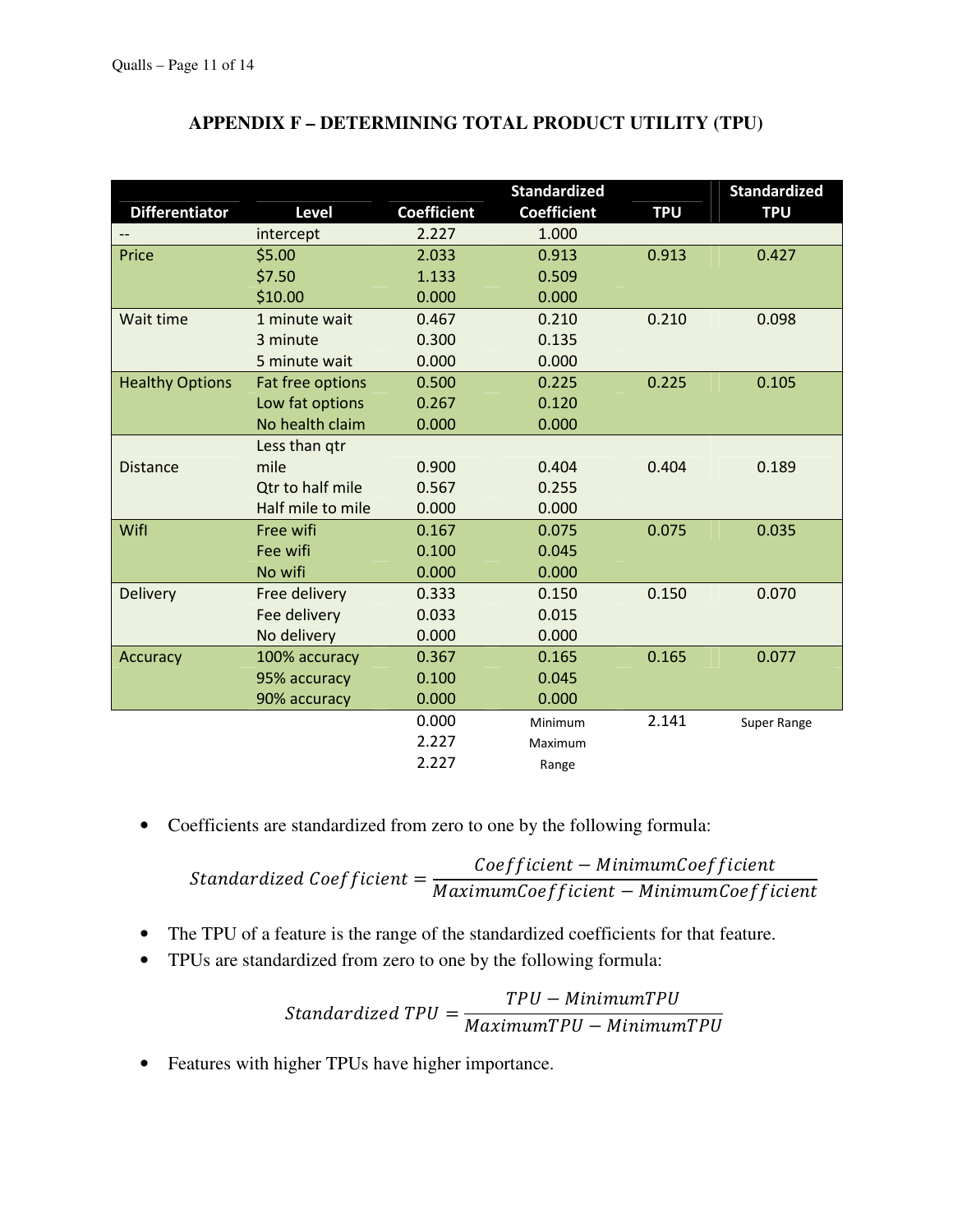

# **APPENDIX G – RELATIVE FEATURE IMPORTANCE**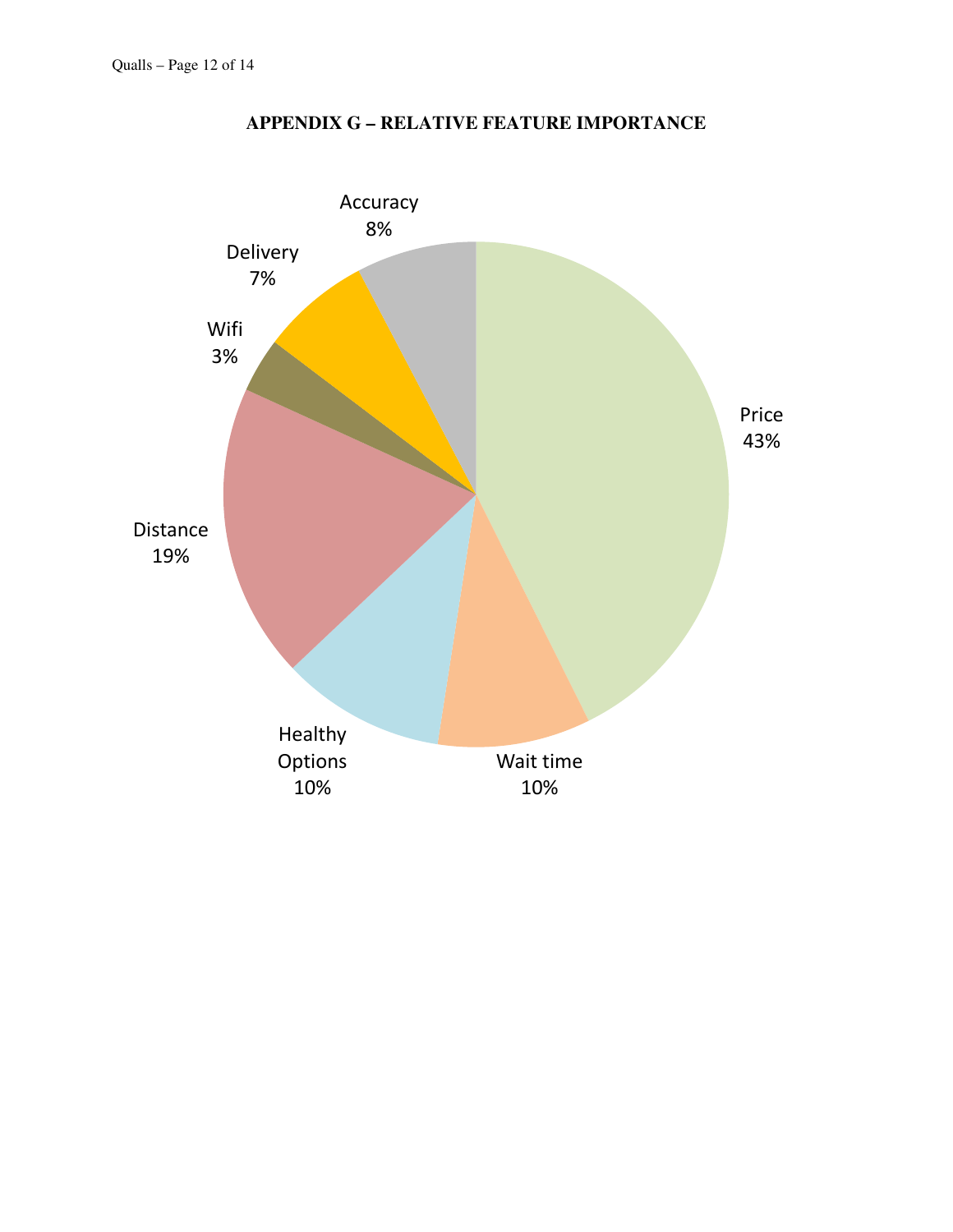

#### **APPENDIX H – GRAPH OF STANDARDIZED COEFFICIENTS**